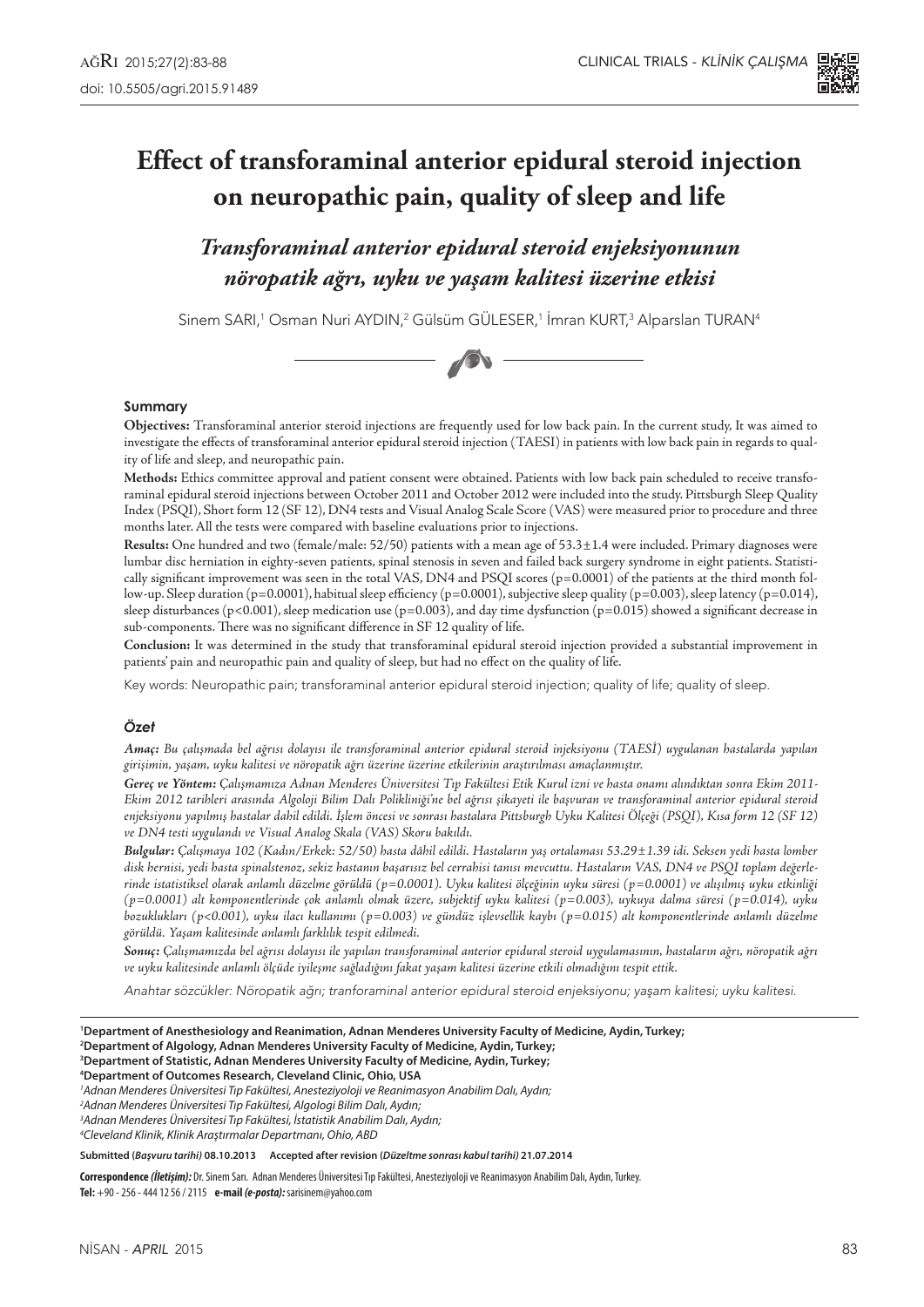# **Introduction**

Low back pain is a health problem that varies according to cause and population, exhibiting a prevalence of 10%-20% annually and of 50%-80% over a lifetime.[1,2] It is reported that more than half of patients complaining of low back pain experience diminishment in their working lives and daily activities and in Europe, this is the second most frequent cause of sick leaves. This places a great burden on both the health system and the economy.<sup>[3,4]</sup> A great majority of patients presenting with low back pain complaints benefit from conservative and noninvasive modes of treatment that include bed rest, oral medications, corsets and physical therapy but one-fourth of these patients are likely to reappear at the hospital within the same year due to a relapse of the condition.Ten percent of such patients become chronic cases and 10%-15% ultimately need surgery.[1,3,5-7] Of patients undergoing surgery, 20% go through another surgical procedure due to continued pain.<sup>[8]</sup> This situation has led patients to consider more effective and minimally invasive treatment options.

Intervertebral disk herniation is the most frequent cause of lumbosacral radiculopathy.[9,10] and the most prominent mechanism creating the pain is indicated to be the inflammation that impinges upon the nerve roots.<sup>[11]</sup> The implementation of epidural steroid injections, a procedure to reduce inflammation that was first suggested by Robecchi and Capra in  $1952$ ,  $[12]$  is among the primary methods of treatment widely used today as minimally invasive therapy.[13] Although there are different methods used in epidural steroid injections such as caudal, interlaminar, transforaminal injections, [14,15] fluoroscopy-assisted transforaminal anterior epidural steroid injections (TAESI) are more commonly preferred because they can be guided directly into the targeted area and also make use of a lesser amount of medication.<sup>[6,16-20]</sup>

Pain that is not effectively treated leads to mood and sleep disorders, impedes patients' working and social lives and diminishes quality of life. It has therefore become an increasingly important issue in terms of public health. There are studies that have evaluated the direct effect of TAESI on pain.The literature however is lacking in studies that examine the effect

of TAESI on other factors that influence patient satisfaction. The present study aimed at exploring the effects of TAESI on pain, quality of life and sleep quality, and on neuropathic pain.

# **Materials and Methods**

After obtaining permission from the Adnan Menderes University Faculty of Medicine Board of Ethics and the written consent of patients, the study was conducted over the period October 2011-October 2012 with patients who had applied to the Algology Department Polyclinic with complaints of low back pain and had received TAESI. The research was of prospective design and was carried out with 102 patients over the age of 18 who were classified as ASA I-III. Patients must have failed previous medical therapy, exercise therapy, etc., prior to starting interventional pain management techniques.

Exclusion criteria for the study were accepted as: 1) Patients who displayed general contraindications for minimal invasive procedures such as coagulapathy, sepsis, or infection in the area of intervention; 2) Patients who displayed surgical indications of lumbar disk herniation; 3) Pregnancy; 4) Patients allergic to any of the substances to be used during the procedure; 5) Patients had prior TAESI.

# **Protocol**

During the evaluation of the patients prior to the procedure, the patients were provided with information about VAS scores (0=no pain, 10=severest pain) and the questionnaires, the Pittsburgh Sleep Quality Index (PSQI), Short Form 12 (SF-12) and the DN4 Test, and they were asked to fill out the questionnaires before undergoing the procedure. Vascular access was established in all the patients and a 0.9% isotonic sodium chloride solution was started for intravenous premedication with 0.02 mg/kg midazolam + 1 mcg/kg fentanyl. The patients were placed in a prone position on the fluoroscopy table and routinely monitored for heartbeat rate, blood pressure and oxygen saturation. The areas on the patient's body that were to undergo intervention were wiped with an iodine-based antiseptic solution and covered in line with sterilization protocol. All of the procedures were carried out under local anesthesia using C-arm fluoroscopic guidance.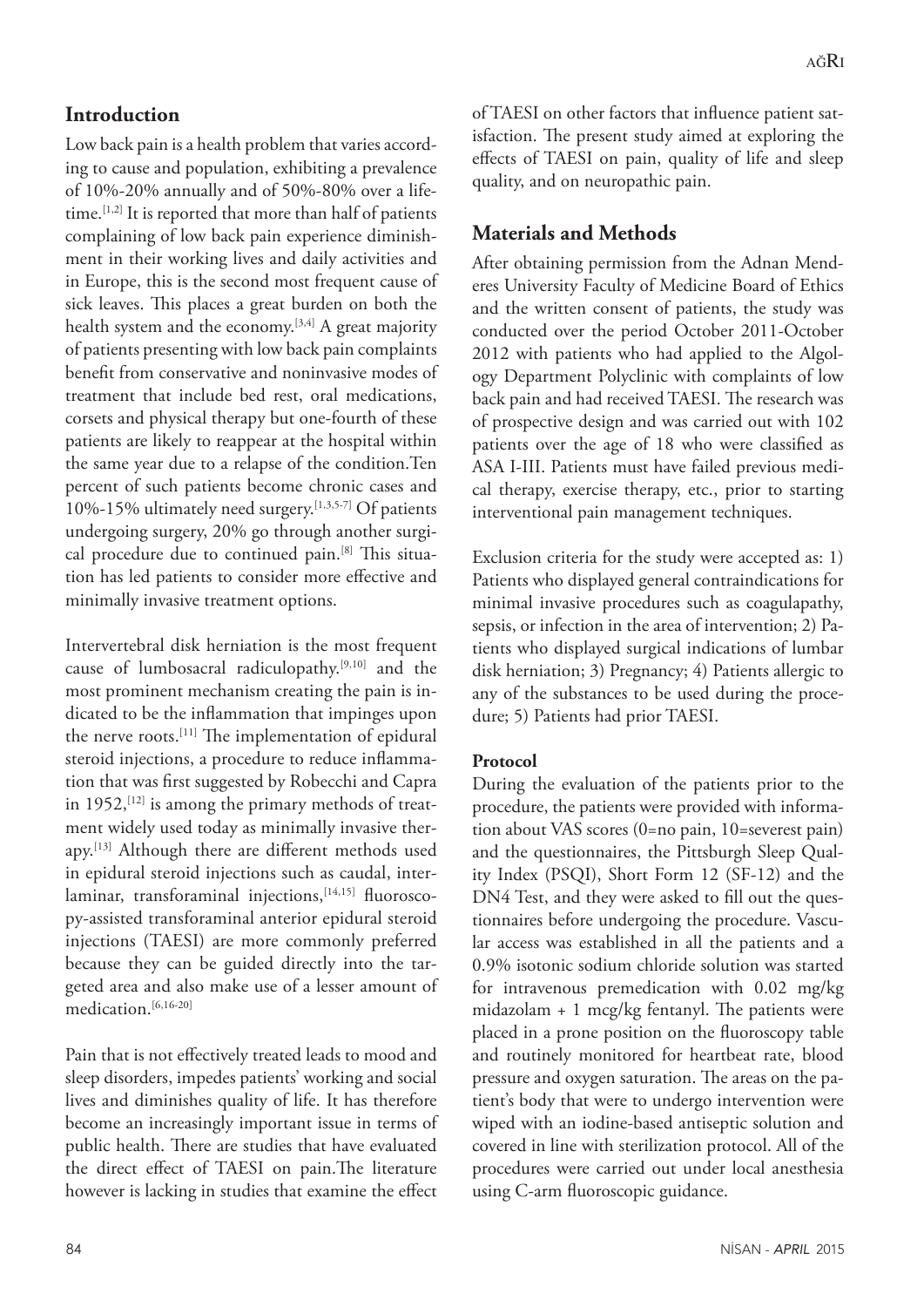The TAESI procedure started by first placing the Carm scope in antero-posterior position to fix its level for the intervention. The scope was brought into an approximate 15-20-degree oblique position to obtain an image of the interverrtebral foramina at the level at which the intervention would take place. After the skin and subcutaneous region was infiltrated with 1% 1 ml lidocaine, a 21 G 100 mm stimulation needle (Stimuplex® A 100, B Braun, Melsungen, Germany) was guided into the intervertebral foramen. When sufficient depth had been reached and it was decided from the frontal, anterior and lateral images that the point of the needle was in suitable position at the foramen, a 0.5-1 ml contrast agent was injected to check whether there was typical anterior epidural spread. When the spread of the contrast was achieved, the image was verified with anterior-posterior and lateral projections. Subsequently, a mixture of an 80 mg ampoule of triamcinolonacetonide (Sinokort A ampoule, 40 mg/ml) and 3 mL of 0.5% bupivacaine was injected accompanied by negative aspiration. The total amount of triamcinolonacetonide to be utilized was fixed at 80 mg, 4 ml of the mixture to be injected if the procedure involved a single level, and 3 ml of the mixture for each level if there was more than one level involved.

After the procedure, all of the patients were monitored in the recovery room for early signs of complication. The patients were then taken to their floors and monitored by the floor nurse for complications and VAS scores. None of the patients experienced any problems and therefore their prescriptions were drawn up and they were discharged with the request that they come back for a control visit at the end of 15 days.

#### **Measurements**

The patients' morphometric and demographic data (age, gender, weight and height), the duration of their symptoms and the history of previous surgeries, how many times the transforaminal epidural steroid injections were performed, at how many levels the procedure was performed and complication data, if any, were recorded prior to the procedure.

The patients' pain scores were evaluated on a 10 cm. Visual Analogue Scale (VAS) (0=no pain; 10=sever-

#### **Table 1.** Baseline characteristics of the patients

| n     | Mean±SD        |
|-------|----------------|
| 52/50 |                |
|       | $53.29 + 11.3$ |
|       | $167 + 8.9$    |
|       | $75.5 + 12.6$  |
|       |                |

Data are represented as mean±SD. SD: Standard deviation.

**Table 2.** Duration of patients' pain before the procedure

| <b>Duration of pain</b> | <b>Number of patients</b> |
|-------------------------|---------------------------|
| $<$ 1 month             | 4                         |
| 1-6 months              | 12                        |
| 6-12 months             | 25                        |
| $>12$ months            | 61                        |
|                         |                           |

est pain). Quality of life was assessed with the SF 12, sleep quality with the PSQI, and neuropathic pain with the DN 4 questionnaires. The VAS, SF-12, PSQI and DN4 tests were implemented at the measurement parameter of the patients' third postoperative month. TAESI was evaluated on the basis of a comparison of these measurements with preprocedure values.

#### **Statistics**

Since the score data consisted of dependent variables, the Wicoxon Signed Rank test was utilized in the comparison and descriptive statistics were indicated with a median  $(25<sup>th</sup>-75<sup>th</sup>$  percentile); p<0.05 was accepted as significant.

# **Results**

A total of 137 patients were evaluated prior to the procedures. Of these patients, 104 were reached in the  $3<sup>rd</sup>$  month. Two of the patients did not agree to fill out the questionnaire again. Thus, the research was carried out with 102 patients.

The morphometric and demographic data for the patients can be seen in Table 1. The period of time from the start of the pain to the time the patient presented at our polyclinic is seen in Table 2.

Of the patients included in the research, the proce-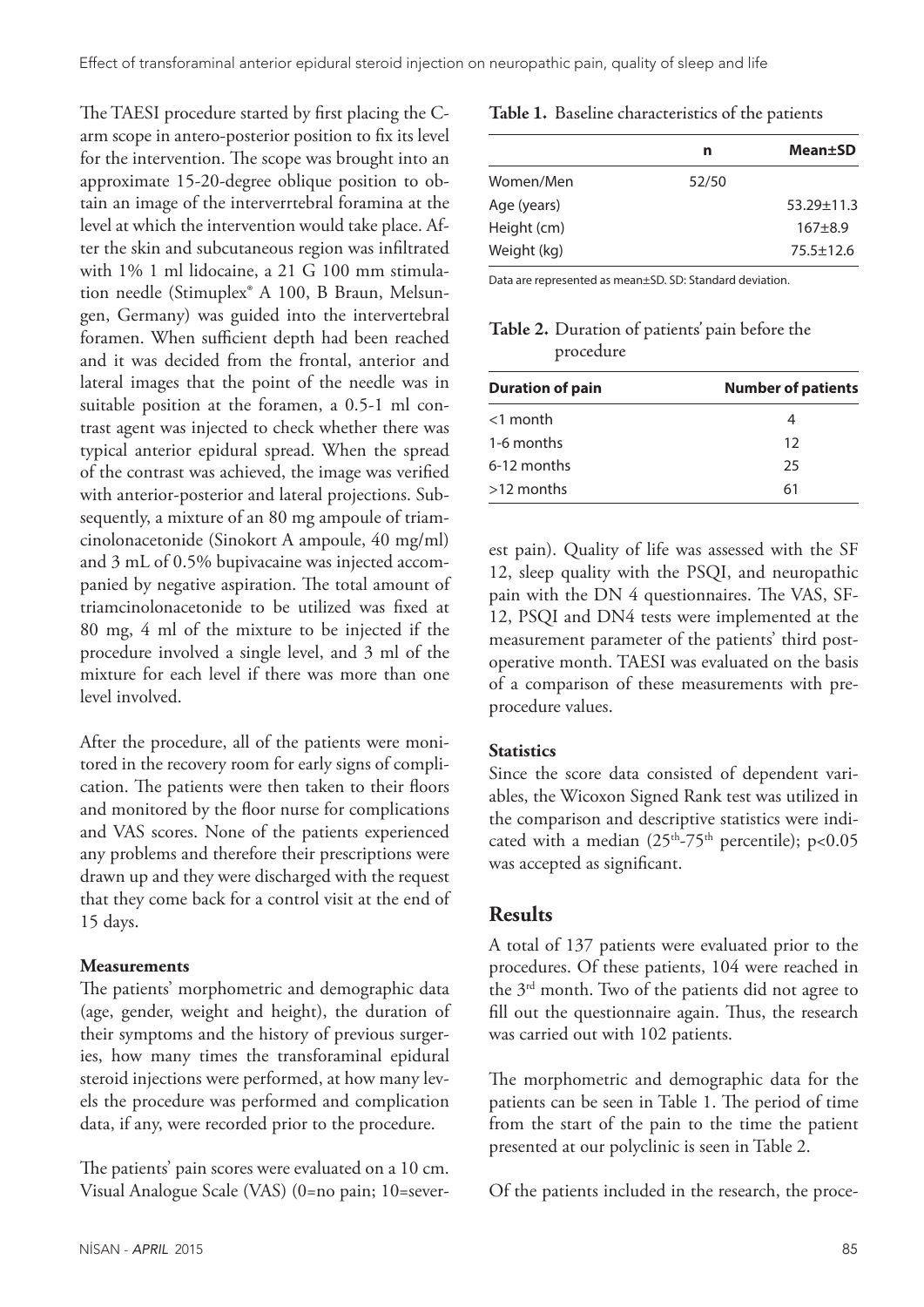|                                | <b>Preoperative</b><br><b>Mean±SD</b> | 3rd Month postoperative | p          |
|--------------------------------|---------------------------------------|-------------------------|------------|
|                                |                                       | <b>Mean</b> ±SD         |            |
| Visual analogue scale          | $6.8 \pm 1.5$                         | $3.7 + 2.1$             | $0.0001**$ |
| Short form 12                  | $29.6 \pm 3.5$                        | $29.2 \pm 3.6$          | 0.28       |
| $DN4***$                       | 58 (56.9%)                            | 35 (34.3%)              | $0.0001**$ |
| Pittsburgh sleep quality index | $13\pm4$                              | $10.2 + 4.1$            | $0.0001**$ |
| Subjective sleep quality       | $1.9 + 0.8$                           | $1.6 \pm 0.7$           | $0.003*$   |
| Sleep latency                  | $1.9 + 0.9$                           | $1.6 \pm 0.9$           | $0.014*$   |
| Sleep duration                 | $2 + 0.9$                             | $1.4 + 1$               | $0.0001**$ |
| Habitual sleep efficiency      | $1.8 + 1$                             | $1.1 \pm 0.9$           | $0.0001**$ |
| Sleep disturbances             | $2.3 \pm 0.6$                         | $1.9 + 0.7$             | $0.0002^*$ |
| Use of sleeping medications    | $1.2 \pm 1.4$                         | $0.8 \pm 1.2$           | $0.030*$   |
| Daytime dysfunction            | $2 + 0.9$                             | $1.7 + 0.9$             | $0.015*$   |

**Table 3.** Patients' TAESI evaluation parameters

Data are represented as mean±SD, and percentage (%). \*p<0.05; \*\*p<0.0001; \*\*\*DN4 score are represented as numbers of patients who have score positive. SD: Standard deviation.

dure was performed on 87 patients with herniated discs, 7 patients with spinal stenosis and 8 patients who had previously undergone failed low back surgery.

The patients displayed statistically significant improvements in their total VAS, DN4 and PSQI scores (p=0.0001). It was seen that the improvements in the sub-components of sleep duration (p=0.0001) and habitual sleep efficiency (p=0.0001) on the sleep quality scale were strikingly significant; significant improvements were also seen in the other components of subjective sleep quality (p=0.003), sleep latency ( $p=0.014$ ), sleep disturbances ( $p<0.001$ ), use of sleeping medications (p=0.003), and daytime dysfunction (p=0.015). No significant difference was found in quality of life (Table 3).

Patients had no major complication. Pain in the needle-inserted place were observed in two patients.

# **Discussion**

The patients in the study exhibited statistically significant improvements in their third month VAS, neuropathic pain and sleep quality scores compared to their previous scores, but no difference was seen in the patients' quality of life.

There are many factors that determine the effective-

ness of TAESI. The most important of these are the etiology and pathology of the low back pain experienced. While it is commonly known that TAESI is effective in the case of spinal stenosis and unsuccessful low back surgery etiology,<sup>[13,21-23]</sup> it has been shown to be particularly more effective in discogenic low back pain.[13,24,25] In the present study, 85% of the patients suffered from pain stemming from lumbar disc herniation while 15% had diagnoses of unsuccessful back surgery and spinal stenosis. Another factor that similarly determines the effectiveness of TAESI is the duration of pain patients experience before the procedure. While it has been found that the chance of success of TAESI is higher in the case of pain lasting for shorter periods, the effectiveness of the procedure in patients who have been experiencing chronic pain for longer periods is controversial.<sup>[26]</sup> In earlier publications, cases not cured within 3-6 months were accepted as chronic low back pain whereas the more recent literature has brought this period down to 7-8 weeks. In the present study, 60% of the patients had been experiencing pain for more than one year prior to the procedure. Despite this, however, a statistically significant improvement was observed in our patients' VAS scores.

Today, chronic lumbar radicular pain is the most commonly experienced neuropathic pain syndrome. The mechanism of chronic low back pain is charac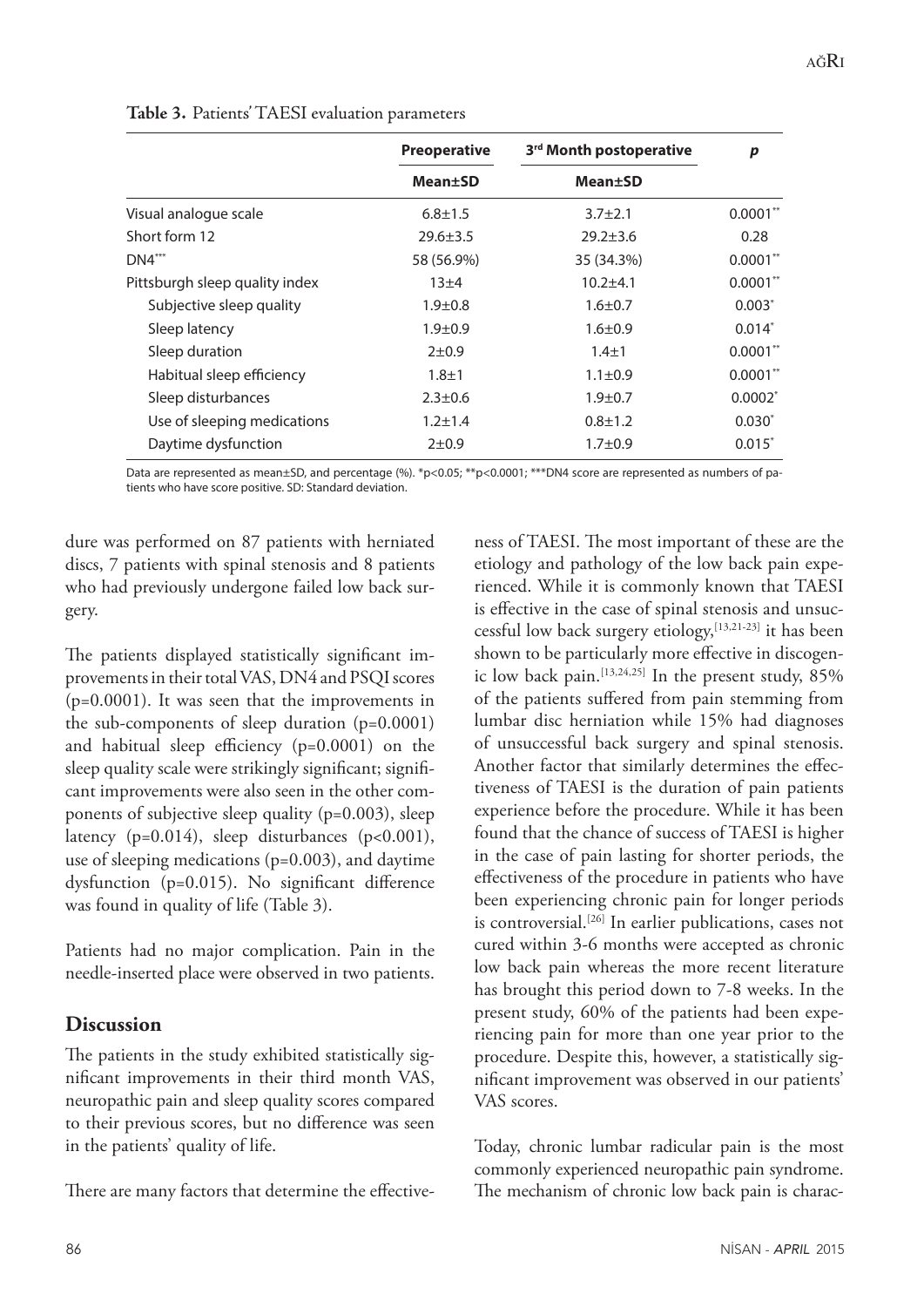terized by a combination of neuropathic and nociceptive mechanisms.[27] There are studies that show that patients with chronic low back pain experience a reduction of the neuropathic component of their pain after the use of epidural steroids.[27] In some studies, a 70% effectiveness of the procedure has been reported in patients who have been experiencing symptoms for less than six months but this success rate has been shown to drop to the 50% level in patients with symptoms lasting for one year and more. [5,7,27] Although more than half of the patients in the present study had been experiencing pain for more than one year, a statistically significant improvement was observed in their neuropathic pain scores.

It was also observed in the research that the patients' quality of life before the procedure was diminished but it was seen that there was no pronounced improvement in this state following the procedure. The most important reasons for this may have been that there was no marked improvement in pain scores and also that these patients had secondary conditions or were exposed to factors besides pain that were affecting their quality of life. Studies show that factors such as depression, dissatisfaction with work, obesity or smoking can frequently accompany low back pain and become elements that affect quality of life.[24] The present study did not include plans or arrangements for research or treatment of these outside factors.

Insomnia is clinically defined as a sleep disorder lasting for more than one month that involves an inability to obtain restful sleep and affects the daytime functional capacities of an individual. This condition may appear as a primary disorder or it may accompany some other medical disorder and/or psychiatric condition. The prevalence of insomnia among the patient population experiencing chronic pain is estimated to be around 50%-80%. Thus, chronic pain and sleep problems need to be treated together.[28,29] There is no study in the literature on how TAESI is associated with sleep quality but the effect of TAESI should be compared with the effects of other methods of low back pain treatment. Study results in the literature are similar to the results of the present study in that they indicate that physical therapy increases the quality of sleep and reduces insomnia.[30]

To conclude, the present research found that that implementation of transforaminal anterior epidural steroid injections for low back pain was successful in achieving a significant degree of improvement in the back pain and neuropathic pain patients were experiencing as well as in their quality of sleep but that they were not effective in improving quality of life.

### *Conflict-of-interest issues regarding the authorship or article: None declared.*

### *Peer-rewiew: Externally peer-reviewed.*

#### **References**

- 1. Beaudet N, Courteau J, Sarret P, Vanasse A. Prevalence of claims-based recurrent low back pain in a Canadian population: a secondary analysis of an administrative database. BMC Musculoskelet Disord 2013;14:151. **[CrossRef](http://dx.doi.org/10.1186/1471-2474-14-151)**
- 2. McCormick Z, Plastaras C. Lumbosacral transforaminal epidural steroid injections are equally effective for treatment of lumbosacral radicular pain in the obese compared to nonobese population: a pilot study. J Back Musculoskelet Rehabil 2013;26(2):183-8.
- 3. Gupta S, Gupta M, Nath S, Hess GM. Survey of European pain medicine practice. Pain Physician 2012;15(6):E983-94.
- 4. Wilkinson IM, Cohen SP. Epidural steroid injections. Curr Pain Headache Rep 2012;16(1):50-9. **[CrossRef](http://dx.doi.org/10.1007/s11916-011-0236-9)**
- 5. Vad VB, Bhat AL, Lutz GE, Cammisa F. Transforaminal epidural steroid injections in lumbosacral radiculopathy: a prospective randomized study. [Spine \(Phila Pa 1976\) 2002;27\(1\):11-6.](http://dx.doi.org/10.1097/00007632-200201010-00005)
- 6. Kawu AA. Epidural steroid injection in patients with lumbosacral radiculopathy in Abuja, Nigeria. J Neurosci Rural Pract 2012;3(2):121-5. **[CrossRef](http://dx.doi.org/10.4103/0976-3147.98206)**
- 7. Roy C, Chatterjee N, Patro SN, Chakraborty A, Vijay Kumar GR, Sengupta R. The efficacy of transforaminal epidural steroid injections in lumbosacral radiculopathy. Neurol India 2011;59(5):685-9. **[CrossRef](http://dx.doi.org/10.4103/0028-3886.86541)**
- 8. Gasiński P, Radek M, Jóźwiak J, Łyczak P. Peridural fibrosis in lumbar disc surgery--pathogenesis, clinical problems and prophylactic attempts. [Article in Polish] Neurol Neurochir Pol 2000;34(5):983-93. [Abstract]
- 9. Kang SS, Hwang BM, Son HJ, Cheong IY, Lee SJ, Lee SH, et al. The dosages of corticosteroid in transforaminal epidural steroid injections for lumbar radicular pain due to a herniated disc. Pain Physician 2011;14(4):361-70.
- 10. Lee JW, Kim SH, Choi JY, Yeom JS, Kim KJ, Chung SK, et al. Transforaminal epidural steroid injection for lumbosacral radiculopathy: preganglionic versus conventional approach. Korean J Radiol 2006;7(2):139-44. **[CrossRef](http://dx.doi.org/10.3348/kjr.2006.7.2.139)**
- 11. Quraishi NA. Transforaminal injection of corticosteroids for lumbar radiculopathy: systematic review and meta-analysis. Eur Spine J 2012;21(2):214-9. **[CrossRef](http://dx.doi.org/10.1007/s00586-011-2008-y)**
- 12. Lee JH, Moon J, Lee SH. Comparison of effectiveness according to different approaches of epidural steroid injection in lumbosacral herniated disk and spinal stenosis. J Back Musculoskelet Rehabil 2009;22(2):83-9.
- 13. Benyamin RM, Manchikanti L, Parr AT, Diwan S, Singh V, Falco FJ, et al. The effectiveness of lumbar interlaminar epidural injections in managing chronic low back and lower extremity